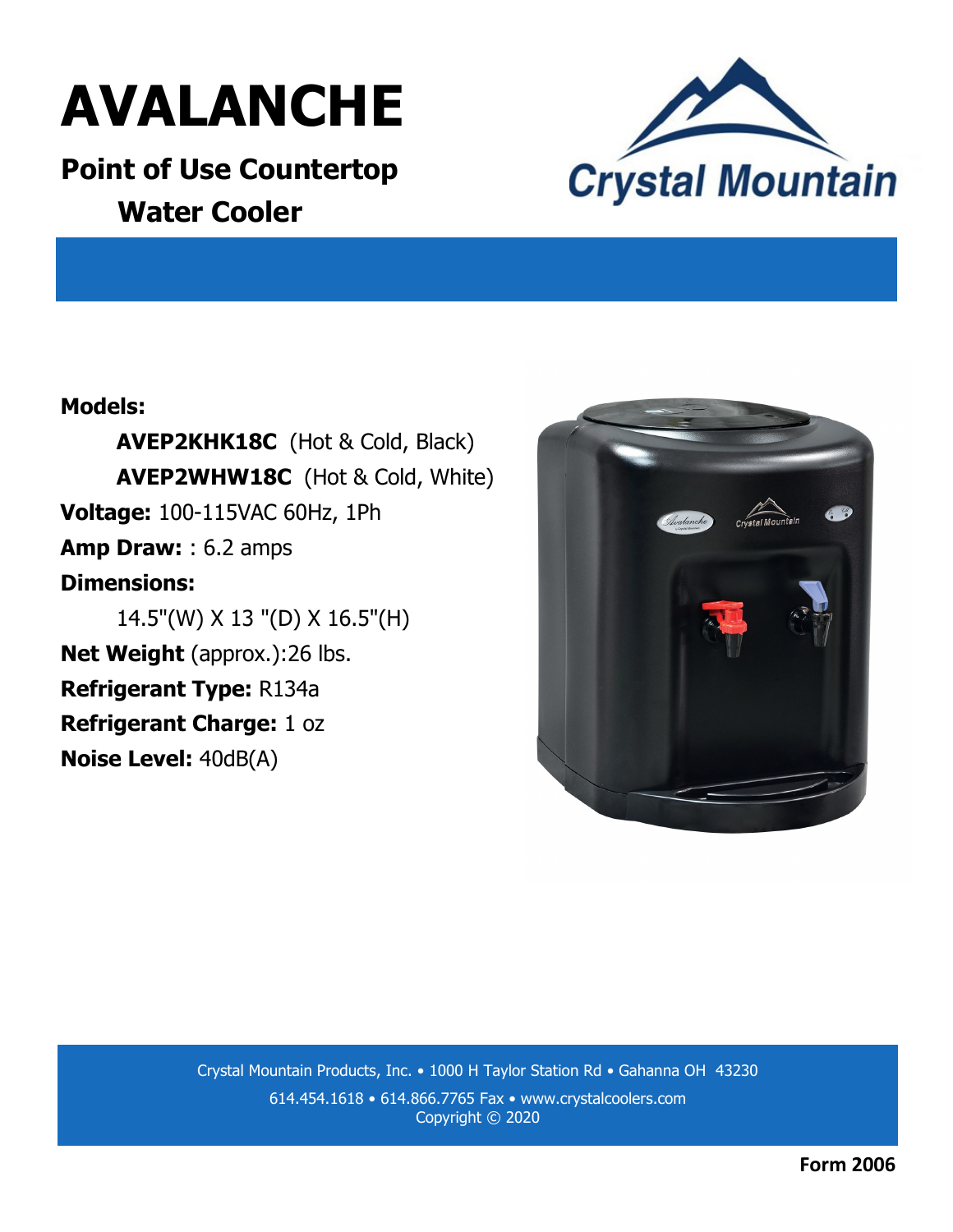## **PARTS DIAGRAM**

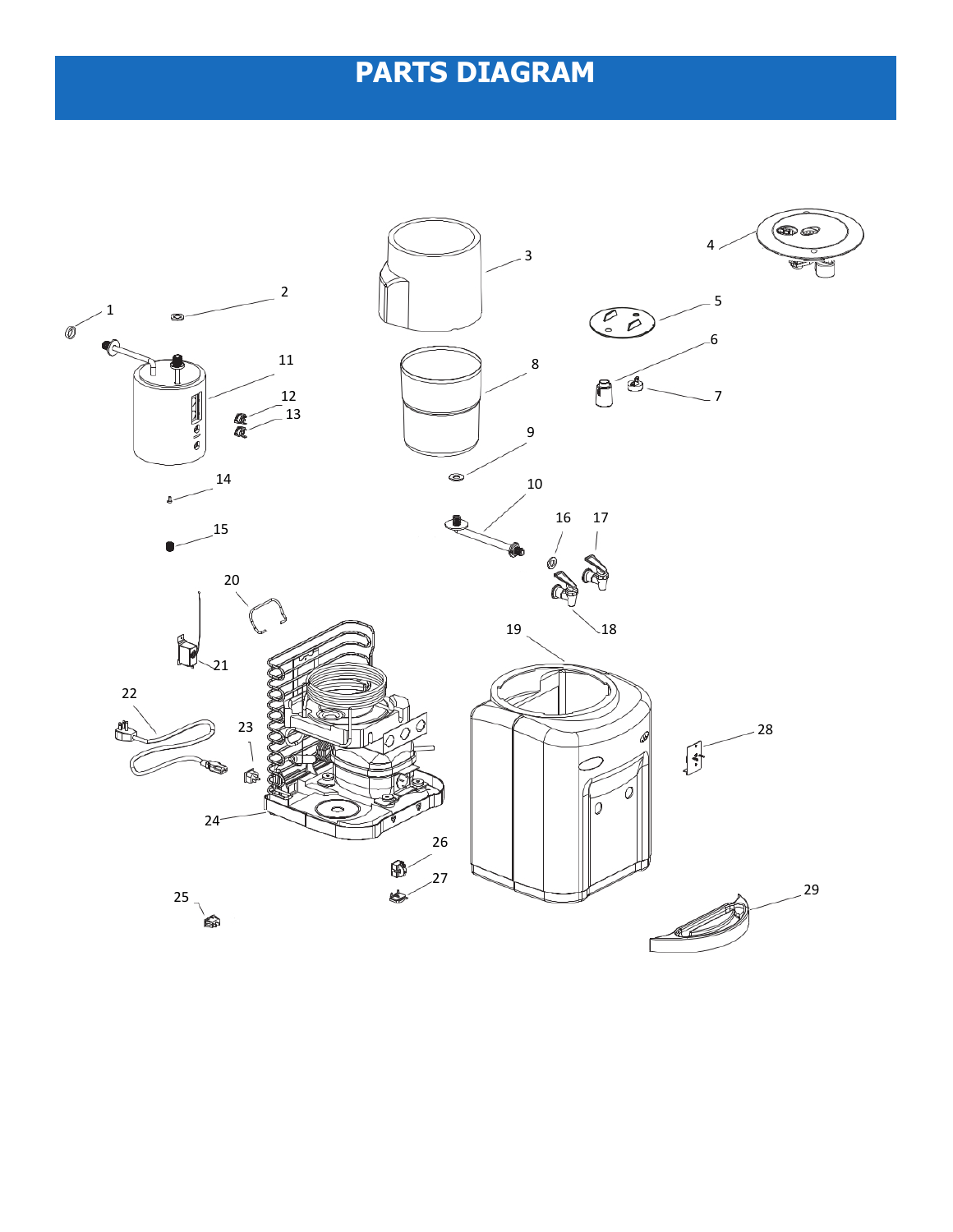## **PARTS LISTING**

| <b>DESCRIPTION</b>                                                                                                                               | AVED2KHK18C | AVED2WHW18C        |
|--------------------------------------------------------------------------------------------------------------------------------------------------|-------------|--------------------|
| 1.                                                                                                                                               |             | SIL-C100018        |
| 2.                                                                                                                                               |             | SIL-C000002        |
| 3.                                                                                                                                               |             | <b>REF-C000052</b> |
| 4.                                                                                                                                               |             | SUB-C100263        |
| 5.<br>Baffle                                                                                                                                     |             | PLC-C000073        |
| Battle<br>Baffle Stem, Countertop<br>Baffle Nut<br>6.                                                                                            |             | PLC-C000161        |
| 7.                                                                                                                                               |             | PLC-C000139        |
| 8. Reservoir PLC-C100079<br>9. Elbow Gasket Seal Martin Marshall SIL-C000029                                                                     |             | PLC-C100079        |
|                                                                                                                                                  |             | SIL-C000029        |
|                                                                                                                                                  |             | PLC-C000169        |
|                                                                                                                                                  |             | SUB-C000197        |
| 12. Limiter<br>ELE-C100058                                                                                                                       |             | ELE-C100058        |
| 13. Thermostat<br>14. Drain Plug, HT<br>15. Drain Cap, HT<br>15. Drain Cap, HT<br>16. Capital Cap, Capital Cap, Capital Cap, Capital PLC-C100004 |             | ELE-C100109        |
|                                                                                                                                                  |             | SIL-C100055        |
|                                                                                                                                                  |             | PLC-C100004        |
|                                                                                                                                                  |             | SIL-C100056        |
| 17. Faucet,                                                                                                                                      |             | N/A                |
|                                                                                                                                                  |             | <b>FAU-C000006</b> |
| 18. Faucet,                                                                                                                                      |             |                    |
|                                                                                                                                                  |             | N/A                |
|                                                                                                                                                  |             | <b>FAU-C000035</b> |
|                                                                                                                                                  |             | SUB-C100081        |
|                                                                                                                                                  |             | SMT-C100003        |
| 20. Handle SMT-C100003<br>21. Cold Control Communication REF-C100047                                                                             |             | REF-C100047        |
|                                                                                                                                                  |             | ELE-C100025        |
|                                                                                                                                                  |             | ELE-C000013        |
|                                                                                                                                                  |             | PLC-C000160        |
|                                                                                                                                                  |             | ELE-C000010        |
|                                                                                                                                                  |             | <b>REF-C100085</b> |
|                                                                                                                                                  |             | REF-C100086        |
|                                                                                                                                                  |             | ELE-C100030        |
|                                                                                                                                                  |             | PLC-C000157        |
|                                                                                                                                                  |             |                    |
| Parts Not Shown                                                                                                                                  |             |                    |
|                                                                                                                                                  |             |                    |
|                                                                                                                                                  |             | LBL-C100001        |
| On/Off Label                                                                                                                                     |             | LBL-C100003        |